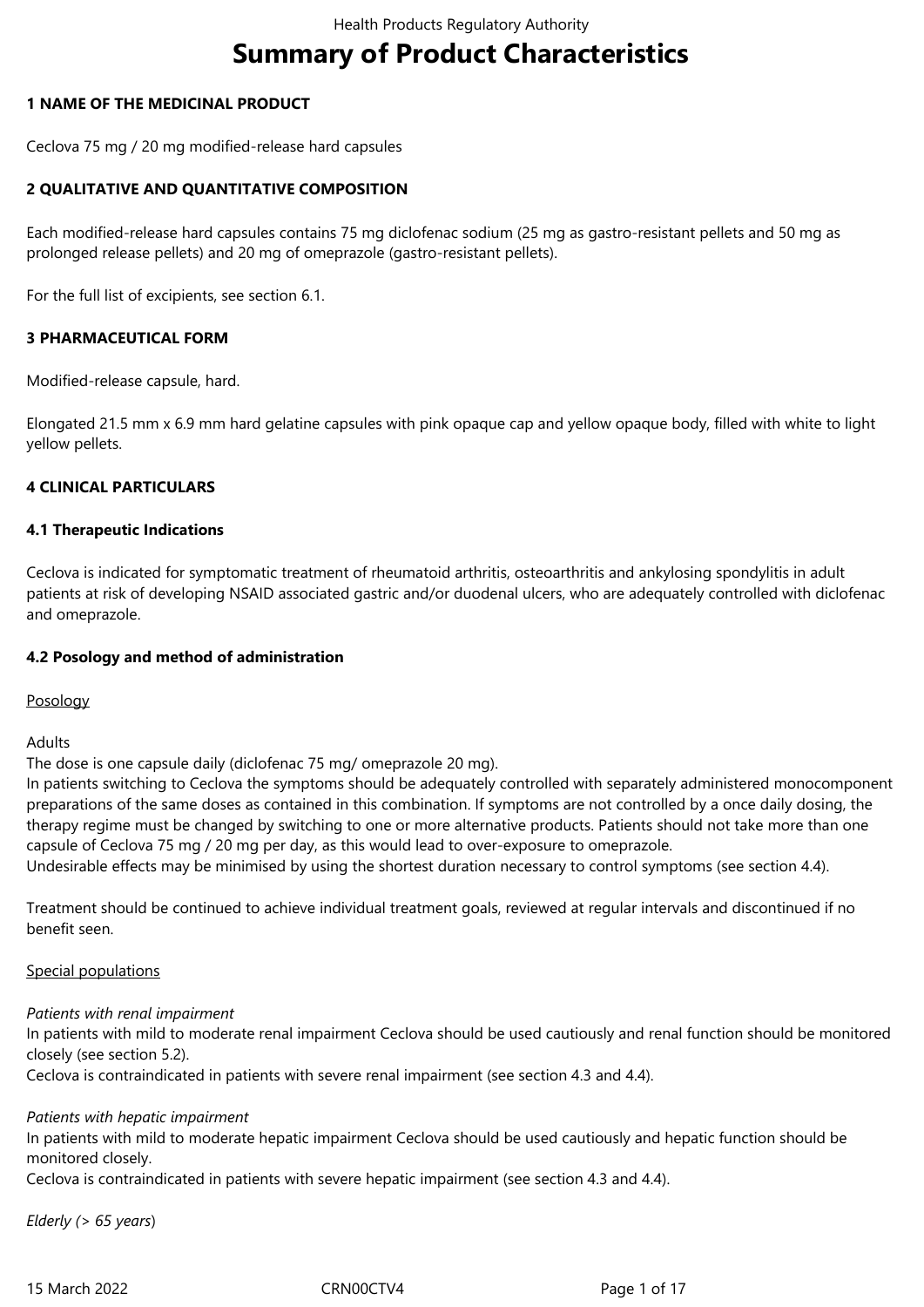The elderly are at increased risk of the serious consequences of adverse reactions. If an NSAID is considered necessary, the lowest effective dose should be used and for the shortest possible duration. The patient should be monitored regularly for GI bleeding during NSAID therapy. (see sections 4.4 and 5.2).

## *Paediatric population (≤ 18 years)*

Ceclova is not recommended for use in children, due to lack of data on safety and efficacy.

## Method of administration

Ceclova should be swallowed whole with a liberal quantity of liquid.

Ceclova should be taken preferably with food.

## *Monitoring of treatment*

In the case of long-term treatment with Ceclova, laboratory blood counts and liver and kidney function should be monitored.

## **4.3 Contraindications**

Hypersensitivity to the active substances, substituted benzimidazoles or to any of the excipients listed in section 6.1.

Previous hypersensitivity reactions (eg asthma, urticaria, angioedema or rhinitis) in response to ibuprofen, aspirin or other NSAIDs.

Severe hepatic, renal and cardiac failure (See section 4.4).

During the last trimester of pregnancy (See section 4.6).

Active, or history of recurrent peptic ulcer/haemorrhage (two or more distinct episodes of proven ulceration or bleeding).

History of gastrointestinal bleeding or perforation, related to previous NSAIDs therapy.

Ceclova, like other proton pump inhibitors (PPIs) containing medicine must not be used concomitantly with nelfinavir (see section 4.5).

Established congestive heart failure (NYHA II-IV), ischemic heart disease, peripheral arterial disease and/or cerebrovascular disease.

Conditions characterized by an increased bleeding tendency.

# **4.4 Special warnings and precautions for use**

## Diclofenac (NSAIDs)

## *In all patients:*

Undesirable effects may be minimised by using the lowest effective dose for the shortest duration necessary to control symptoms (see section 4.2, and GI and cardiovascular risks below).

As with other NSAIDs, allergic reactions, including anaphylactic/anaphylactoid reactions, can also occur in rare cases without previous exposure to the drug. Hypersensitivity reactions can also progress to Kounis syndrome, a serious allergic reaction that can result in myocardial infarction. Presenting symptoms of such reactions can include chest pain occurring in association with an allergic reaction to diclofenac. Ceclova may mask the signs and symptoms of infection due to its pharmacodynamic properties.

The use of Ceclova with concomitant NSAIDs including cyclo-oxygenase 2 selective inhibitors should be avoided due to the absence of any evidence demonstrating synergistic benefits and the potential for additive undesirable effects (See section 4.5).

*Elderly:*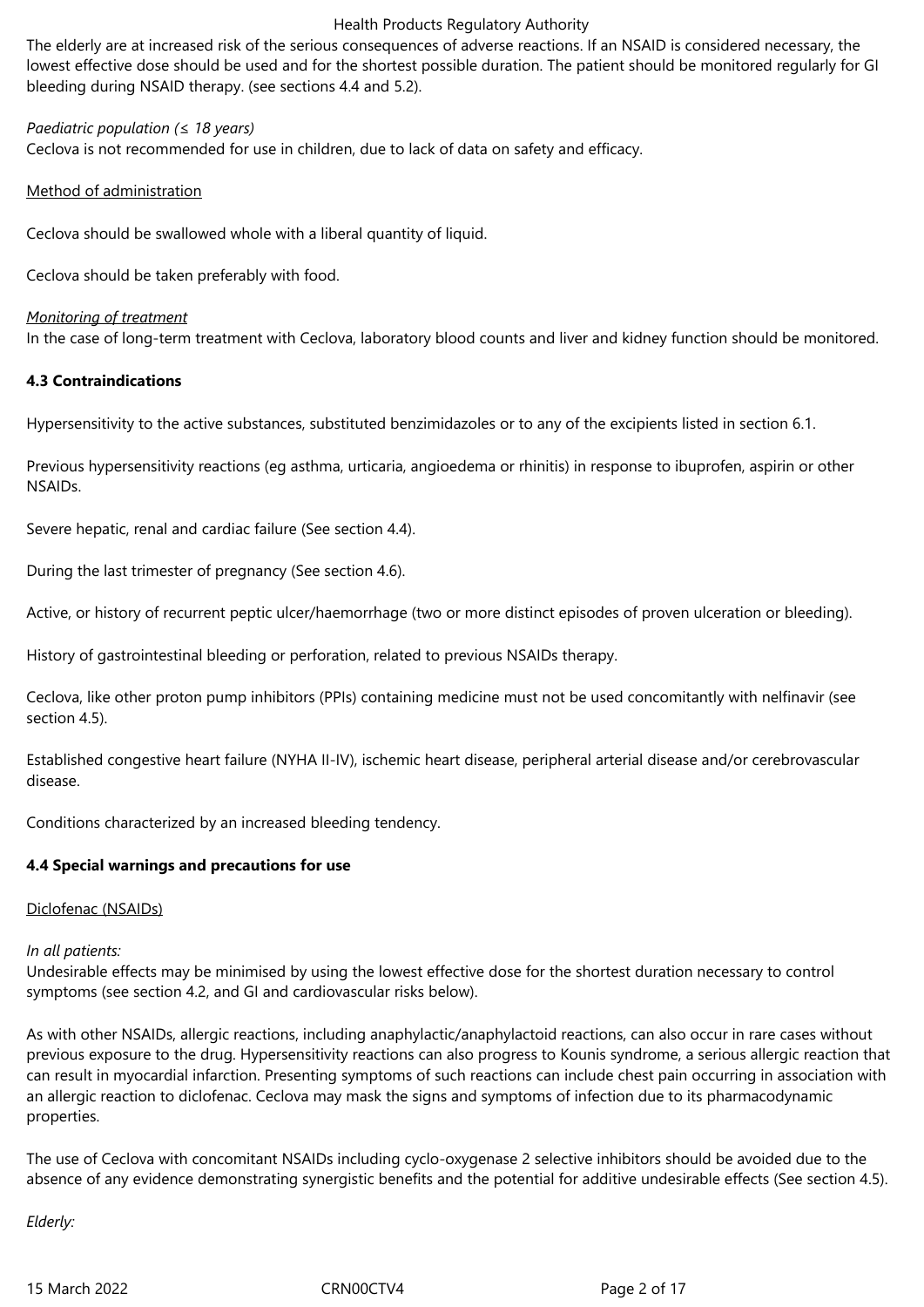Caution is indicated on basic medical grounds. The elderly have an increased frequency of adverse reactions to NSAIDs especially gastrointestinal bleeding and perforation which may be fatal (See section 4.2). It is recommended that the lowest effective dose be used in frail elderly patients or those with a low body weight.

## *Respiratory disorders:*

In patients with asthma, seasonal allergic rhinitis, swelling of the nasal mucosa (i.e. nasal polyps), chronic obstructive pulmonary diseases or chronic infections of the respiratory tract (especially if linked to allergic rhinitis-like symptoms), reactions to NSAIDs like asthma exacerbations (so-called intolerance to analgesics / analgesics-asthma), Quincke's oedema or urticaria are more frequent than in other patients. Therefore, special precaution is recommended in such patients (readiness for a medical emergency). This is also applicable to patients who are known to be allergic to other substances and have previously presented with skin reactions, pruritus or urticaria.

## *Cardiovascular, Renal and Hepatic Impairment:*

Patients with significant risk factors for cardiovascular events (e.g. hypertension, hyperlipidaemia, diabetes mellitus, smoking) should only be treated with diclofenac after careful consideration.

As the cardiovascular risks of diclofenac may increase with dose and duration of exposure, the shortest duration possible and the lowest effective daily dose should be used. The patient's need for symptomatic relief and response to therapy should be re-evaluated periodically.

Close medical surveillance is required when prescribing Diclofenac to patients with impaired hepatic function, as their condition may be exacerbated.

As with other NSAIDs, treatment with Diclofenac can be associated with a rise in liver enzymes. During prolonged treatment with Diclofenac, regular monitoring of hepatic function is indicated as a precautionary measure. If abnormal liver function tests persist or worsen, or if clinical signs or symptoms consistent with liver disease develop, or if other manifestations occur (e.g. eosinophilia, rash), Diclofenac should be discontinued. Hepatitis may occur without prodromal symptoms. Caution is called for in patients with hepatic porphyria, since it may trigger an attack.

Fluid retention and oedema have been reported with NSAID therapy, including diclofenac; particular caution is called for in patients with impaired cardiac or renal function, a history of hypertension, the elderly, patients receiving concomitant treatment with diuretics or medicinal products that can significantly impact renal function, and in those patients with substantial extracellular volume depletion from any cause, e.g. before or after major surgery (see 4.3). Monitoring of renal function is recommended as a precautionary measure when using Diclofenac in such cases. Discontinuation of therapy is usually followed by recovery to the pre-treatment state.

The administration of an NSAID may cause a dose dependent reduction in prostaglandin formation and precipitate renal failure. Patients at greatest risk of this reaction are those with impaired renal function, cardiac impairment, liver dysfunction, those taking diuretics and the elderly. Renal function should be monitored in these patients (See section 4.3).

# *Cardiovascular and cerebrovascular effects:*

Appropriate monitoring and advice are required for patients with a history of hypertension and/or mild to moderate congestive heart failure as fluid retention and oedema have been reported in association with NSAID therapy.

Clinical trial and epidemiological data suggest that use of diclofenac, particularly at high dose (150 mg daily) and in long term treatment may be associated with a small increased risk of arterial thrombotic events (for example myocardial infarction or stroke)

Patients with uncontrolled hypertension, congestive heart failure, established ischaemic heart disease, peripheral arterial disease, and/or cerebrovascular disease should only be treated with diclofenac after careful consideration. Similar consideration should be made before initiating longer-term treatment of patients with risk factors for cardiovascular events (eg hypertension, hyperlipidaemia, diabetes mellitus, smoking).

# *Gastrointestinal bleeding, ulceration and perforation:*

GI bleeding, ulceration or perforation, which can be fatal, has been reported with all NSAIDs at any time during treatment, with or without warning symptoms or a previous history of serious GI events.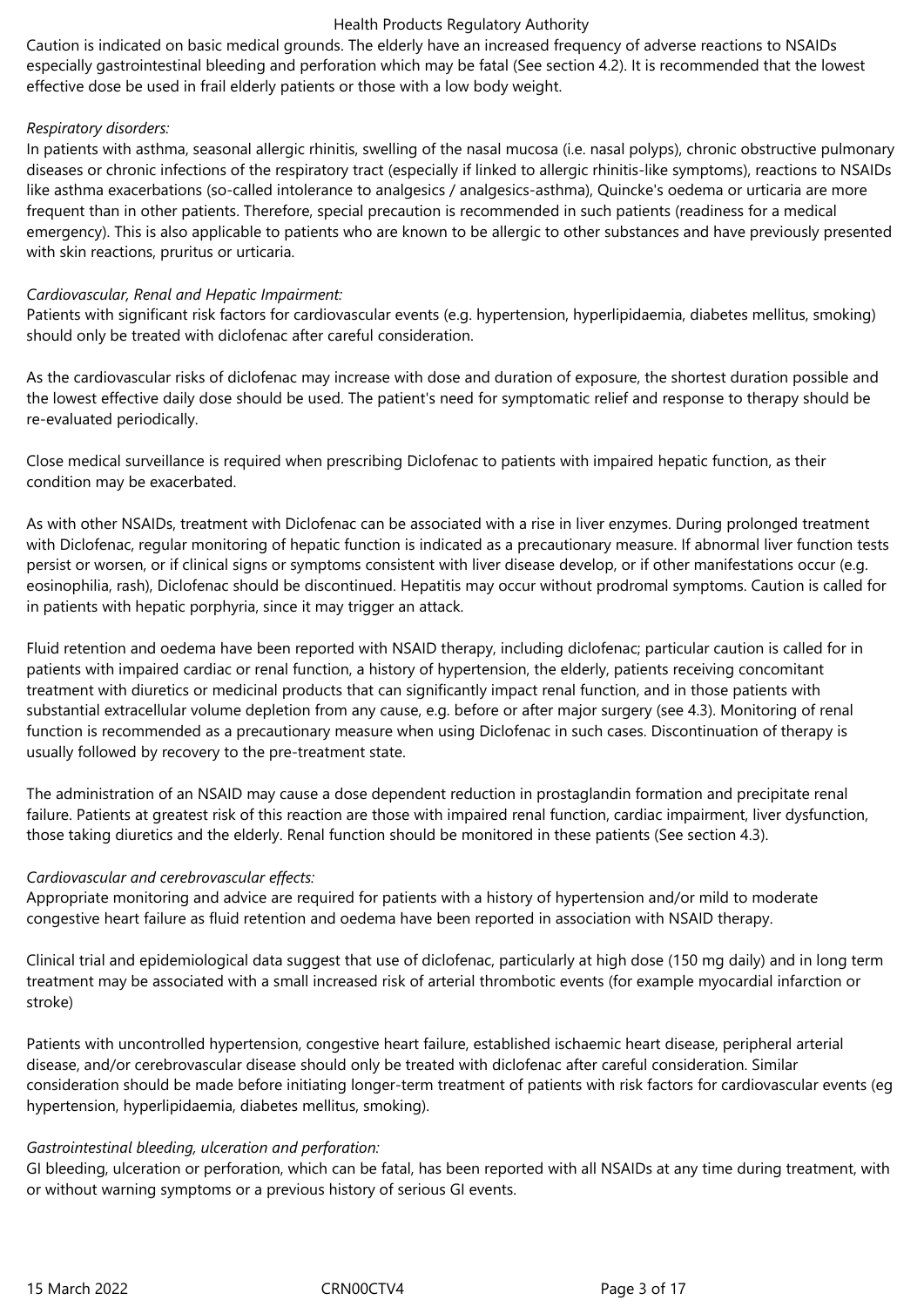The risk of GI bleeding, ulceration or perforation is higher with increasing NSAID doses, in patients with a history of ulcer, particularly if complicated with haemorrhage or perforation (see section 4.3), and in the elderly. To reduce the risk of GI toxicity in these patients the treatment should be initiated and maintained at the lowest effective dose.

Patients with a history of GI toxicity, particularly when elderly, should report any unusual abdominal symptoms (especially GI bleeding) particularly in the initial stages of treatment.

Caution should be advised in patients receiving concomitant medicinal products which could increase the risk of ulceration or bleeding, such as systemic corticosteroids, anticoagulants such as warfarin, selective serotonin reuptake inhibitors or anti-platelet agents such as acetylsalicylic acid (See section 4.5).

When GI bleeding or ulceration occurs in patients receiving Ceclova, the treatment should be withdrawn.

Close medical surveillance and caution should also be exercised in patients with ulcerative colitis or Crohn's disease, as their condition may be exacerbated (see section 4.8).

NSAIDs, including diclofenac, may be associated with increased risk of gastro-intestinal anastomotic leak. Close medical surveillance and caution are recommended when using diclofenac after gastro-intestinal surgery.

As with all NSAIDs, including diclofenac, close medical surveillance is imperative and particular caution should be exercised when prescribing diclofenac in patients with symptoms indicative of gastrointestinal (GI) disorders or with a history suggestive of gastric or intestinal ulceration, bleeding or perforation (see 4.8).

## *SLE and mixed connective tissue disease:*

In patients with systemic lupus erythematosus (SLE) and mixed connective tissue disorders there may be an increased risk of aseptic meningitis (See section 4.8).

## *Dermatological:*

Serious skin reactions, some of them fatal, including exfoliative dermatitis, Stevens Johnson syndrome, and toxic epidermal necrolysis, have been reported very rarely in association with the use of NSAIDs (see section 4.8). Patients appear to be at highest risk for these reactions early in the course of therapy: the onset of the reaction occurring in the majority of cases within the first month of treatment. Ceclova should be discontinued at the first appearance of skin rash, mucosal lesions, or any other sign of hypersensitivity.

# *Haematological Effects:*

Like other NSAIDs, diclofenac may temporarily inhibit platelet aggregation. Patients with defects of haemostasis should be carefully monitored.

Use of Ceclova 75 mg / 20 modified-release hard capsules is recommended only for short term treatment. During prolonged treatment with diclofenac, as with other NSAIDs, monitoring of the blood count is recommended.

## Omeprazole

In the presence of any alarm symptom (e.g. significant unintentional weight loss, recurrent vomiting, dysphagia, haematemesis or melena) and when gastric ulcer is suspected or present, malignancy should be excluded, as treatment may alleviate symptoms and delay diagnosis.

Co-administration of atazanavir with proton pump inhibitors is not recommended (see section 4.5). If the combination of atazanavir with a proton pump inhibitor is judged unavoidable, close clinical monitoring (e. g virus load) is recommended in combination with an increase in the dose of atazanavir to 400 mg with 100 mg of ritonavir; omeprazole 20 mg should not be exceeded.

Omeprazole, as all acid-blocking medicines, may reduce the absorption of vitamin B12 (cyanocobalamin) due to hypo- or achlorhydria. This should be considered in patients with reduced body stores or risk factors for reduced vitamin B12 absorption on long-term therapy.

Omeprazole is a CYP2C19 inhibitor. When starting or ending treatment with omeprazole, the potential for interactions with drugs metabolised through CYP2C19 should be considered. An interaction is observed between clopidogrel and omeprazole (see section 4.5). The clinical relevance of this interaction is uncertain. As a precaution, concomitant use of omeprazole and clopidogrel should be discouraged.

15 March 2022 CRN00CTV4 Page 4 of 17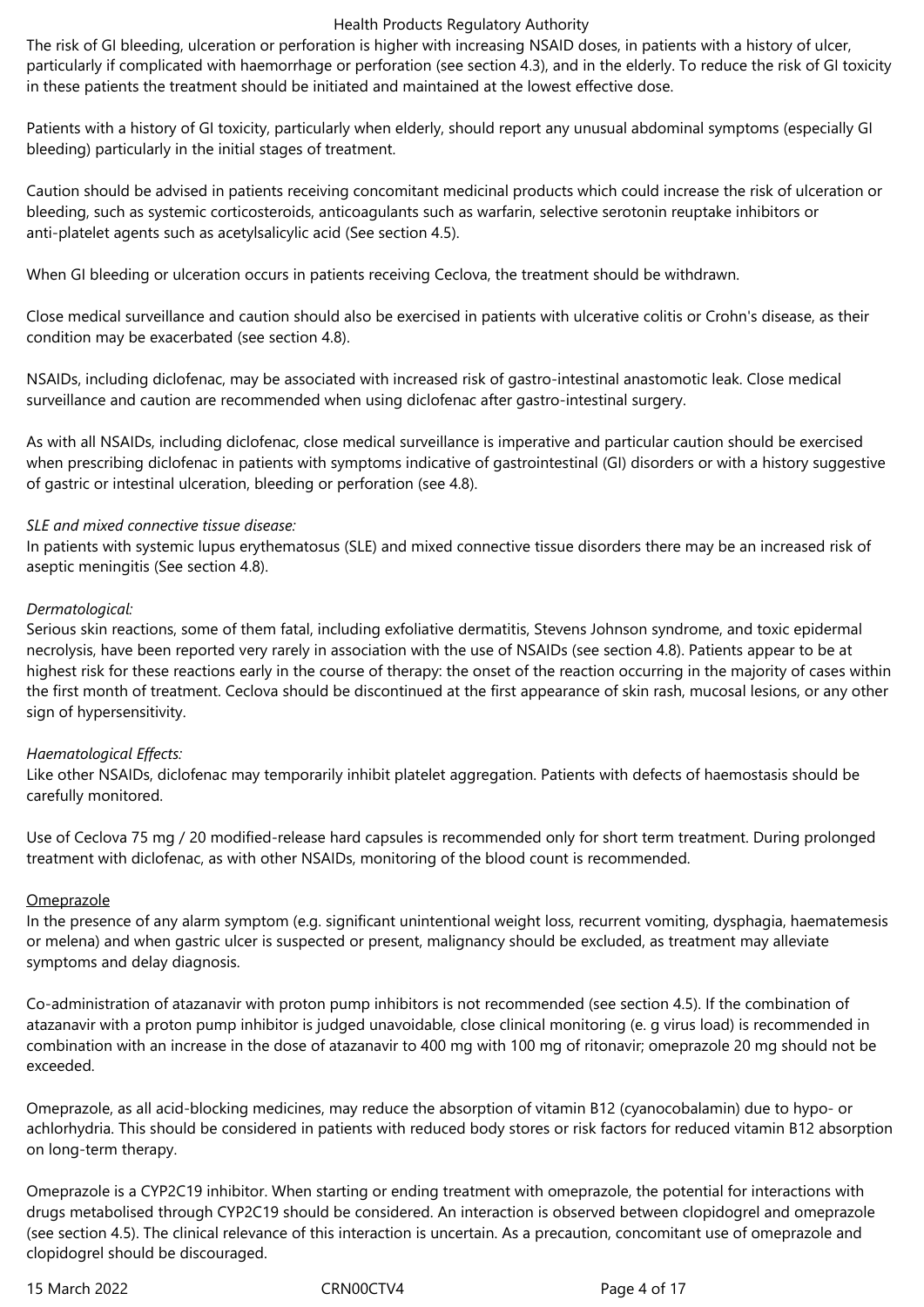Severe hypomagnesaemia has been reported in patients treated with proton pump inhibitors (PPIs) like omeprazole for at least three months, and in most cases for a year. Serious manifestations of hypomagnesaemia such as fatigue, tetany, delirium, convulsions, dizziness and ventricular arrhythmia can occur but they may begin insidiously and be overlooked. In most affected patients, hypomagnesaemia improved after magnesium replacement and discontinuation of the PPI. For patients expected to be on prolonged treatment or who take PPIs with digoxin or drugs that may cause hypomagnesaemia (e.g. diuretics), healthcare professionals should consider measuring magnesium levels before starting PPI treatment and periodically during treatment.

Proton pump inhibitors, especially if used in high doses and over long durations (>1 year), may modestly increase the risk of hip, wrist and spine fracture, predominantly in the elderly or in presence of other recognised risk factors. Observational studies suggest that proton pump inhibitors may increase the overall risk of fracture by 10-40%. Some of this increase may be due to other risk factors. Patients at risk of osteoporosis should receive care according to current clinical guidelines and they should have an adequate intake of vitamin D and calcium.

Treatment with proton pump inhibitors may lead to slightly increased risk of gastrointestinal infections such as Salmonella and Campylobacter and in hospitalised patients, possibly also Clostridium difficile (see section 5.1).

As in all long-term treatments, especially when exceeding a treatment period of 1 year, patients should be kept under regular surveillance.

## *Subacute cutaneous lupus erythematosus (SCLE)*

Proton pump inhibitors are associated with very infrequent cases of SCLE. If lesions occur, especially in sun-exposed areas of the skin, and if accompanied by arthralgia, the patient should seek medical help promptly and the health care professional should consider stopping omeprazole. SCLE after previous treatment with a proton pump inhibitor may increase the risk of SCLE with other proton pump inhibitors.

## *Interference with laboratory tests*

Increased Chromogranin A (CgA) level may interfere with investigations for neuroendocrine tumours. To avoid this interference, omeprazole treatment should be stopped for at least 5 days before CgA measurements (see section 5.1). If CgA and gastrin levels have not returned to reference range after initial measurement, measurements should be repeated 14 days after cessation of proton pump inhibitor treatment.

## **4.5 Interaction with other medicinal products and other forms of interactions**

## Diclofenac (NSAIDs)

## *Other analgesics including cyclo-oxygenase-2 selective inhibitors:*

Avoid concomitant use of two or more NSAIDs (including acetylsalicylic acid) as this may increase the risk of adverse effects (See section 4.4).

*Diuretics, ACE inhibitors and Angiotensin-II Antagonists:* Reduced diuretic and anti-hypertensive effect may be seen.

The combination should be administered with caution, and patients, especially the elderly, should have their blood pressure monitored. Patients should be adequately hydrated and renal function monitored after initiation of concomitant therapy and periodically thereafter, particularly for those patients on diuretics and ACE inhibitors, due to the increased risk of nephrotoxicity.

Diuretics can increase the risk of nephrotoxicity of NSAIDs. Concomitant treatment with potassium-sparing diuretics may be associated with increased serum potassium levels, hence serum potassium should be monitored.

## *Cardiac glycosides:*

NSAIDs may exacerbate cardiac failure, reduced GFR (Glomerular Filtration Rate) and increase plasma glycoside levels.

## *Lithium:*

Decreased elimination of lithium, may occur and monitoring of serum lithium levels is necessary.

*Ciclosporin:*

15 March 2022 CRN00CTV4 Page 5 of 17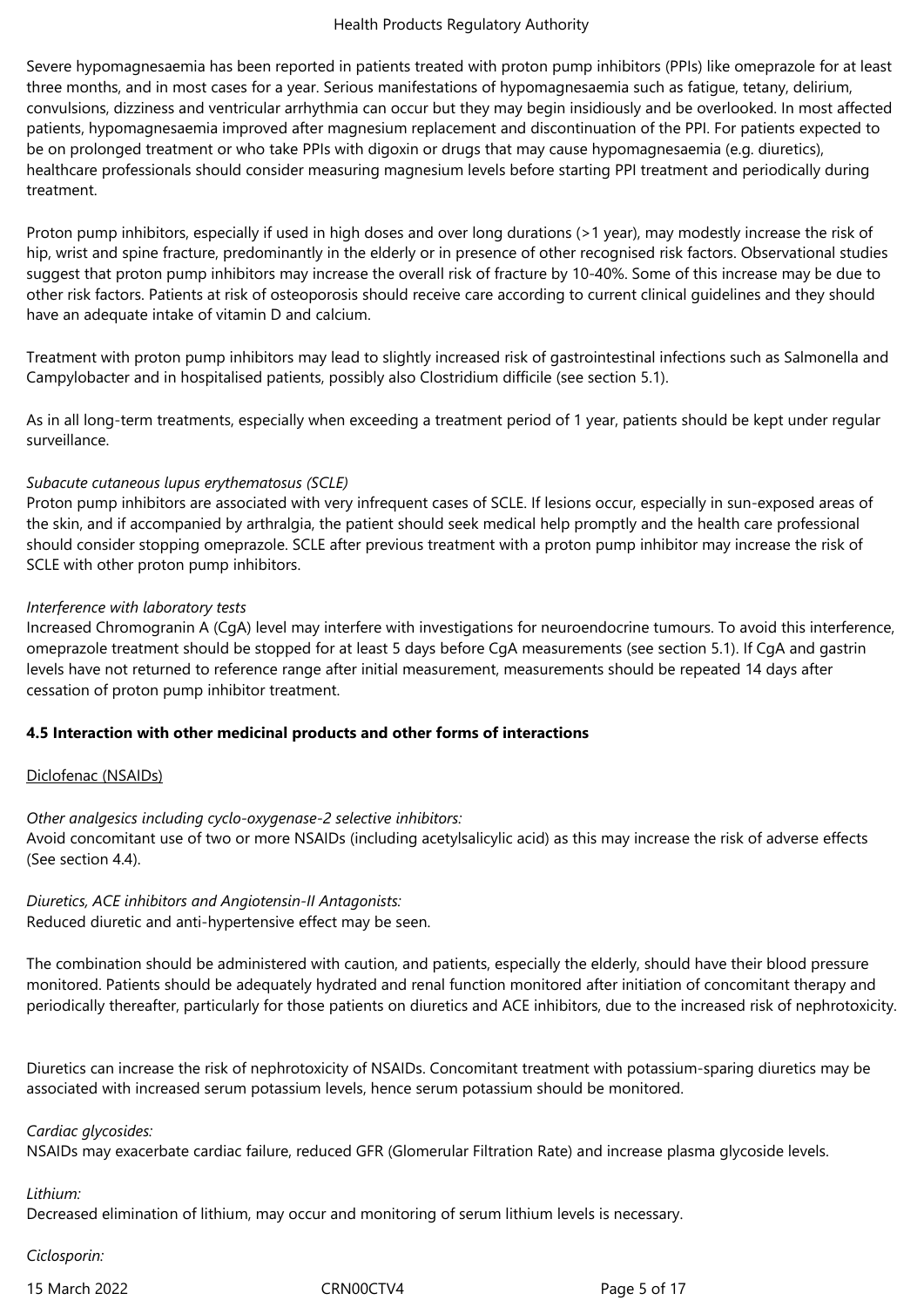Increased risk of nephrotoxicity, therefore diclofenac should be given at doses lower than those that would be used in patients not receiving ciclosporin.

## *Mifepristone:*

NSAIDs should not be used for 8-12 days after mifepristone administration as NSAIDs can reduce the effect of mifepristone.

#### *Corticosteroids:*

Increased risk of gastrointestinal ulceration or bleeding (See section 4.4).

#### *Anticoagulants and anti-platelet agents:*

Caution is recommended since concomitant administration could increase the risk of bleeding (see 4.4). Although clinical studies do not appear to indicate that diclofenac affects the action of anticoagulants, there are isolated reports of an increased risk of haemorrhage in patients receiving concomitant diclofenac and anticoagulants. Close monitoring of such patients is therefore recommended.

#### *Quinolone antibiotics:*

Animal data indicate that NSAIDs can increase the risk of convulsions associated with quinolone antibiotics. Patients taking NSAIDs and quinolones may have an increased risk of developing convulsions.

#### *Selective serotonin reuptake inhibitors (SSRIs):*

Increased risk of gastrointestinal bleeding (see section 4.4).

#### *Zidovudine:*

Increased risk of haematological toxicity when NSAIDs are given with zidovudine. There is evidence of an increased risk of haemarthroses and haematoma in HIV(+) haemophiliacs receiving concurrent treatment with zidovudine and ibuprofen.

#### *Colestipol and cholestyramine:*

These agents can induce a delay or decrease in absorption, therefore,it is recommended that diclofenac is administered at least one hour before or 4 to 6 hours after administration of colestipol/ cholestyramine.

## *Potent CYP2C9 inhibitors:*

Caution recommended when co-prescribing diclofenac with potent CYP2C9 inhibitors (such as sulfinpyrazone and voriconazole), which could result in a significant increase in peak plasma concentration and exposure to diclofenac due to inhibition of diclofenac metabolism.

## *Antidiabetics:*

Clinical studies have shown that diclofenac can be given together with oral antidiabetic agents without influencing their clinical effect. However, there have been isolated reports of both hypoglycaemic and hyperglycaemic effects necessitating changes in the dosage of the antidiabetic agents during treatment with diclofenac. Therefore, monitoring of the blood glucose level is recommended as a precautionary measure during concomitant therapy.

## *Digoxin:*

A rise in plasma concentrations of digoxin may be seen, therefore monitoring of serum digoxin levels is recommended.

#### *Methotrexate:*

Caution should be exercised if NSAIDs and methotrexate are administered within 24 hours of each other. Diclofenac can inhibit the tubular renal clearance of methotrexate thereby increasing methotrexate levels, leading to toxicity.

## *Tacrolimus:*

Possible increased risk of nephrotoxicity when NSAIDs are given with tacrolimus.

## *Phenytoin:*

Monitoring of phenytoin plasma concentrations recommended due to an expected increase in phenytoin levels.

#### **Omeprazole**

#### Effects of omeprazole on the pharmacokinetics of other active substances

## *Active substances with pH dependent absorption*

15 March 2022 CRN00CTV4 Page 6 of 17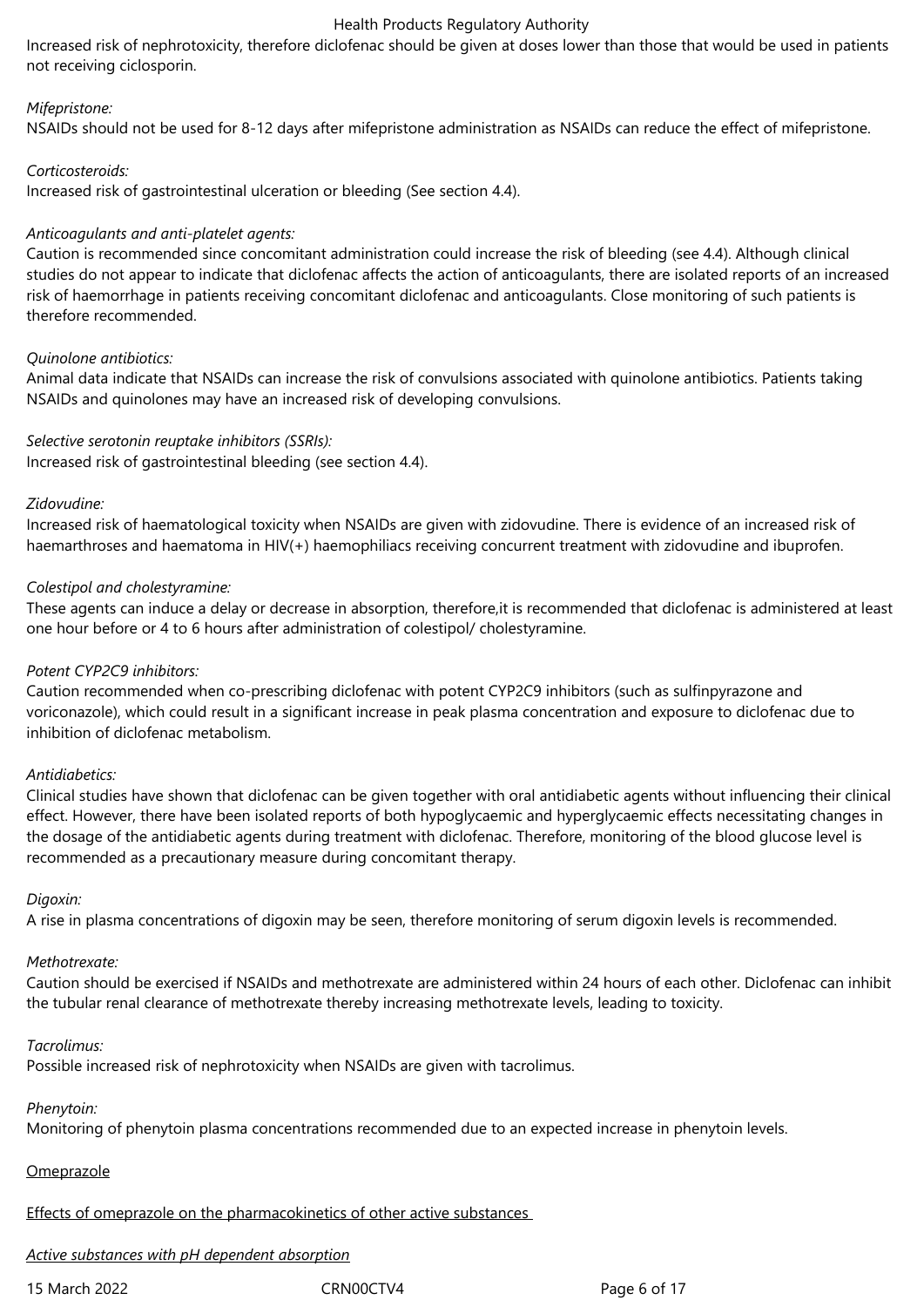The decreased intragastric acidity during treatment with omeprazole might increase or decrease the absorption of active substances with a gastric pH dependent absorption.

## *Nelfinavir, atazanavir:*

The plasma levels of nelfinavir and atazanavir are decreased in case of co-administration with omeprazole.

Concomitant administration of omeprazole with nelfinavir is contraindicated (see section 4.3). Coadministration of omeprazole (40 mg once daily) reduced mean nelvinavir exposure by ca. 40% and the mean exposure of the pharmacologically active metabolite M8 was reduced by ca. 75 –90%. The interaction may also involve CYP2C19 inhibition.

Concomitant administration of omeprazole with atazanavir is not recommended (see section 4.4). Concomitant administration of omeprazole (40 mg once daily) and atazanavir 300 mg/ritonavir 100 mg to healthy volunteers resulted in a 75% decrease of the atazanavir exposure. Increasing the atazanavir dose to 400 mg did not compensate for the impact of omeprazole on atazanavir exposure. The coadministration of omeprazole (20 mg once daily) with atazanavir 400 mg/ritonavir 100 mg to healthy volunteers resulted in a decrease of approximately 30% in the atazanavir exposure as compared to atazanavir 300 mg/ritonavir 100 mg once daily.

## *Digoxin:*

Concomitant treatment with omeprazole (20 mg daily) and digoxin in healthy subjects increased the bioavailability of digoxin by 10%. Digoxin toxicity has been rarely reported. However caution should be exercised when omeprazole is given in elderly patients. Therapeutic drug monitoring of digoxin should be then be reinforced.

## *Clopidogrel:*

Results from studies in healthy subjects have shown a pharmacokinetic (PK)/pharmacodynamic (PD) interaction between clopidogrel (300 mg loading dose/75 mg daily maintenance dose) and omeprazole (80 mg p.o. daily) resulting in a decreased exposure to the active metabolite of clopidogrel by an average of 46% and a decreased maximum inhibition of (ADP induced) platelet aggregation by an average of 16%. Inconsistent data on the clinical implications of this PK/PD interaction in terms of major cardiovascular events have been reported from observational and clinical studies. As a precaution, concomitant use of omeprazole and clopidogrel should be discouraged (see section 4.4).

# *Other active substances:*

The absorption of posaconazole, erlotinib, ketoconazol and itraconazol is significantly reduced and thus clinical efficacy may be impaired. For posaconazol and erlotinib concomitant use should be avoided.

## *Active substances metabolised by CYP2C19:*

Omeprazole is a moderate inhibitor of CYP2C19, the major omeprazole metabolising enzyme. Thus, the metabolism of concomitant active substances also metabolised by CYP2C19, may be decreased and the systemic exposure to these substances increased. Examples of such drugs are R-warfarin and other vitamin K antagonists, cilostazol, diazepam and phenytoin.

## *Cilostazol:*

Omeprazole, given in doses of 40 mg to healthy subjects in a cross-over study, increased Cmax and AUC for cilostazol by 18% and 26% respectively, and one of its active metabolites by 29% and 69% respectively.

## *Phenytoin:*

Monitoring phenytoin plasma concentration is recommended during the first two weeks after initiating omeprazole and, if a phenytoin dose adjustment is made, monitoring and a further dose adjustment should occur upon ending omeprazole treatment.

## *Unknown mechanism*

# *Saquinavir:*

Concomitant administration of omeprazole with saquinavir/ritonavir resulted in increased plasma levels up to approximately 70% for saquinavir associated with good tolerability in HIV-infected patients.

## *Methotrexate:*

When given together with proton pump inhibitors, methotrexate levels have been reported to increase in some patients. In high dose methotrexate administration a temporary withdrawal of omeprazole may need to be considered.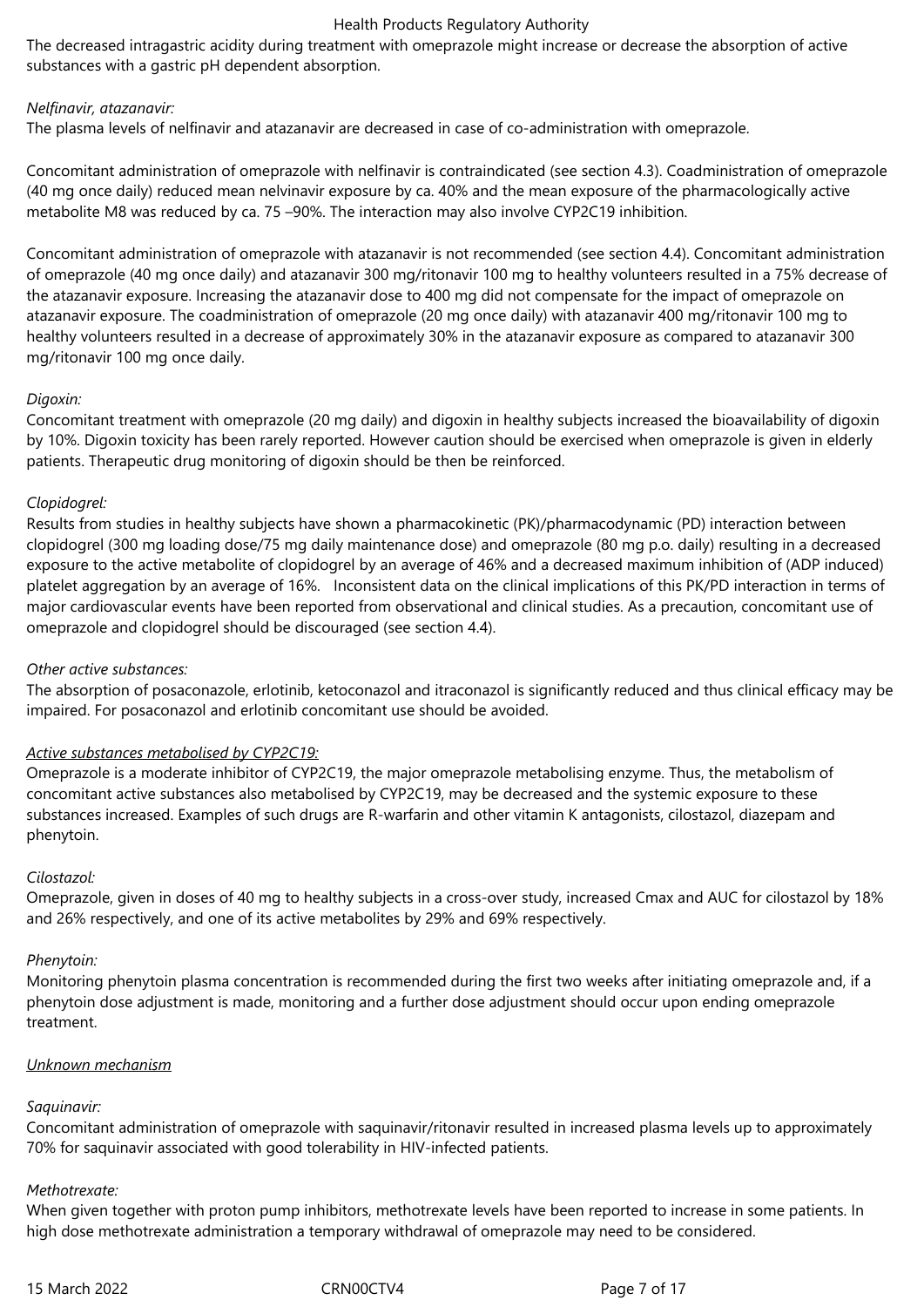## *Tacrolimus:*

Concomitant administration of omeprazole has been reported to increase the serum levels of tacrolimus. A reinforced monitoring of tacrolimus concentrations as well as renal function (creatinine clearance) should be performed, and dosage of tacrolimus adjusted if needed.

## *Effects of other active substances on the pharmacokinetics of omeprazole*

## *Inhibitors CYP2C19 and/or CYP3A4:*

Since omeprazole is metabolised by CYP2C19 and CYP3A4, active substances known to inhibit

CYP2C19 or CYP3A4 (such as clarithromycin and voriconazole) may lead to increased omeprazole serum levels by decreasing omeprazole's rate of metabolism. Concomitant voriconazole treatment resulted in more than doubling of the omeprazole exposure. As high doses of omeprazole have been well-tolerated adjustment of the omeprazole dose is not generally required. However, dose adjustment should be considered in patients with severe hepatic impairment and if long-term treatment is indicated.

## *Inducers of CYP2C19 and/or CYP3A4:*

Active substances known to induce CYP2C19 or CYP3A4 or both (such as rifampicin and St John's wort) may lead to decreased omeprazole serum levels by increasing omeprazole's rate of metabolism.

# **4.6 Fertility, pregnancy and lactation**

## Pregnancy:

## *Diclofenac*

Inhibition of prostaglandin synthesis may adversely affect the pregnancy and/or the embryo/foetal development. Data from epidemiological studies suggest an increased risk of miscarriage and of cardiac malformation and gastroschisis after use of a prostaglandin synthesis inhibitor in early pregnancy. The absolute risk for cardiovascular malformation was increased from less than 1%, up to approximately 1.5 %. The risk is believed to increase with dose and duration of therapy. In animals, administration of a prostaglandin synthesis inhibitor has been shown to result in increased pre- and post-implantation loss and embryo-foetal death.

In addition, increased incidences of various malformations, including cardiovascular malformations, have been reported in animals given a prostaglandin synthesis inhibitor during the organogenetic period. During the first and second trimester of pregnancy, diclofenac should not be given unless absolutely necessary. If diclofenac is used by a woman attempting to conceive, or during the first and second trimester of pregnancy, the dose and durations should be kept as low and as short as possible.

During the third trimester of pregnancy, all prostaglandin synthesis inhibitors may cause the following in the foetus:

- cardiopulmonary toxicity (with premature closure of the ductus arteriosus and pulmonary hypertension);
- renal dysfunction, which may progress to renal failure with oligo-hydroamniosis;

In the mother and the neonate, at the end of pregnancy:

- an anti-aggregating effect which may occur even at very low doses leading to possible prolongation of bleeding times;
- inhibition of uterine contractions resulting in delayed or prolonged labour

Consequently, Ceclova is contraindicated during the third trimester of pregnancy.

## *Omeprazole*

Results from three prospective epidemiological studies (more than 1000 exposed outcomes) indicate no adverse effects of omeprazole on pregnancy or on the health of the foetus/newborn child. Omeprazole can be used during pregnancy.

## Breast-feeding:

#### *Diclofenac*

In limited studies so far available, NSAIDs can appear in breast milk in very low concentrations. NSAIDs should not be administered during breast-feeding in order to avoid undesirable effects in the infant.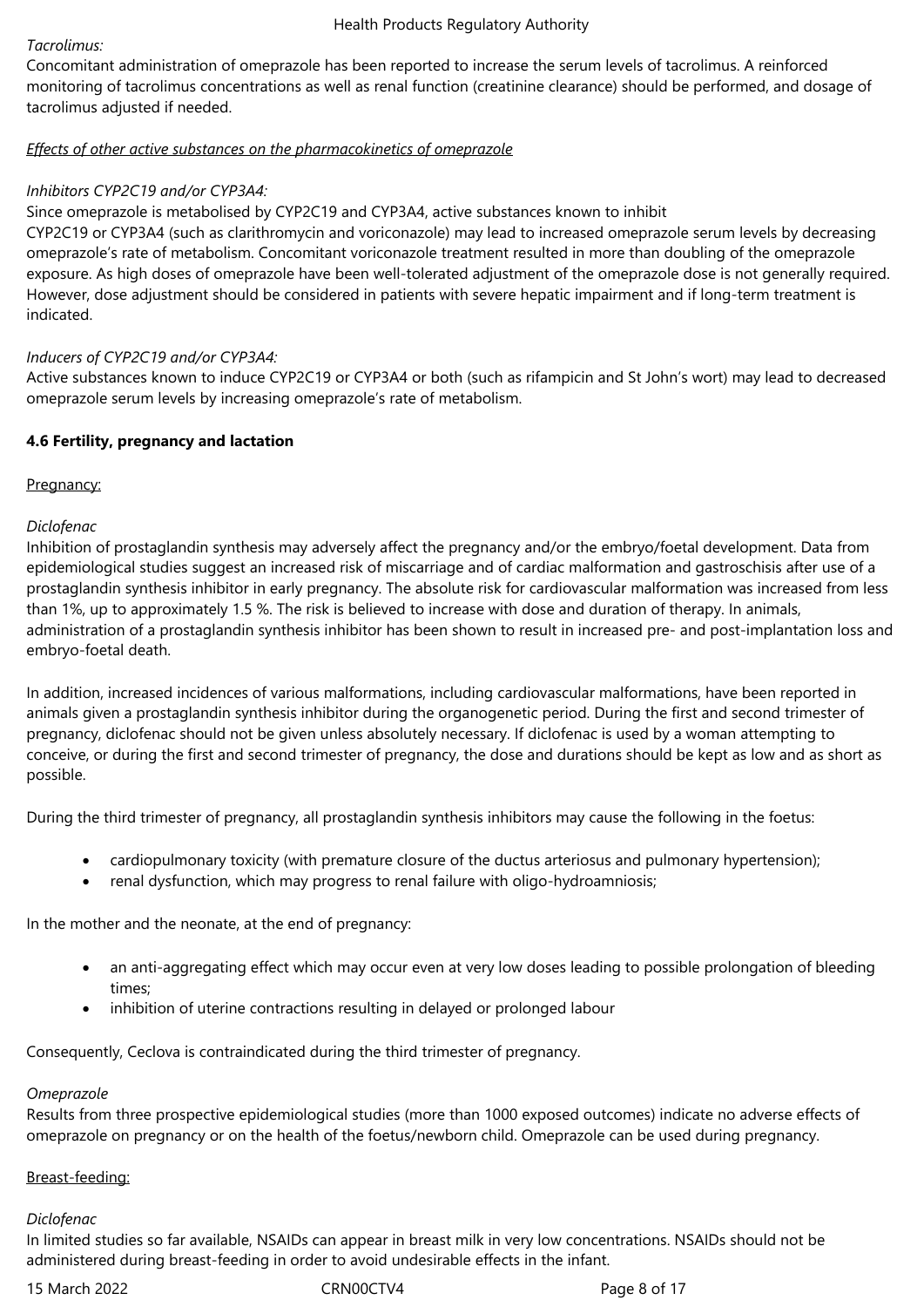# *Omeprazole*

Omeprazole is excreted in breast milk but is not likely to influence the child when therapeutic doses are used.

# Fertility:

## *Diclofenac*

The use of diclofenac may impair female fertility and is not recommended in women attempting to conceive. In women who have difficulties conceiving or who are undergoing investigation of infertility, withdrawal of Ceclova should be considered.

## *Omeprazole*

Animal studies with the racemic mixture omeprazole, given by oral administration do not indicate effects with respect to fertility.

# **4.7 Effects on ability to drive and use machines**

Undesirable effects such as dizziness, drowsiness, fatigue, and visual disturbances, vertigo, somnolence or other central nervous system disturbances are possible after taking NSAIDs. Dizziness and visual disturbances may occur after taking omeprazole (see section 4.8). If affected, patients should not drive or operate machinery.

## **4.8 Undesirable effects**

If serious side-effects occur, Ceclova should be withdrawn.

Adverse reactions from diclofenac and from omeprazole in clinical trials, epidemiological data and post marketing are summarised in the table below.

For Diclofenac the most commonly observed adverse events are gastrointestinal in nature.

For Omeprazole, the identified adverse drug reactions were not found to be dose-related. The most common side effects (1-10% of patients) are headache, abdominal pain, constipation, diarrhoea, flatulence and nausea/vomiting.

The following terminologies have been used in order to classify the occurrence of adverse reactions: Very common (≥1/10) Common (≥1/100 to <1/10) Uncommon (≥1/1,000 to <1/100) Rare (≥1/10,000 to <1/1,000) Very rare (<1/10,000)

| <b>Frequency</b>                     | <b>Diclofenac</b>           | <b>Omeprazole</b>                                                                 |  |  |  |  |
|--------------------------------------|-----------------------------|-----------------------------------------------------------------------------------|--|--|--|--|
| Blood and lymphatic system disorders |                             |                                                                                   |  |  |  |  |
| Rare                                 |                             | Leukopenia, thrombocytopenia                                                      |  |  |  |  |
| Very rare                            | Leucopenia,<br>neutropenia, |                                                                                   |  |  |  |  |
|                                      | thrombocytopenia,           |                                                                                   |  |  |  |  |
|                                      | haemolytic                  | Agranulocytosis, pancytopenia                                                     |  |  |  |  |
|                                      | anaemia, aplastic           |                                                                                   |  |  |  |  |
|                                      | anaemia,                    |                                                                                   |  |  |  |  |
|                                      | agranulocytosis             |                                                                                   |  |  |  |  |
|                                      | Immune system disorders     |                                                                                   |  |  |  |  |
| Rare                                 | Non-specific                |                                                                                   |  |  |  |  |
|                                      | allergic reactions,         |                                                                                   |  |  |  |  |
|                                      | anaphylactoid               |                                                                                   |  |  |  |  |
|                                      | reactions                   |                                                                                   |  |  |  |  |
|                                      | (including                  | Hypersensitivity reactions e.g. fever, angioedema and anaphylactic reaction/shock |  |  |  |  |
|                                      | hypotension and             |                                                                                   |  |  |  |  |
|                                      | shock) and                  |                                                                                   |  |  |  |  |
|                                      | anaphylaxis.                |                                                                                   |  |  |  |  |
|                                      | Respiratory tract           |                                                                                   |  |  |  |  |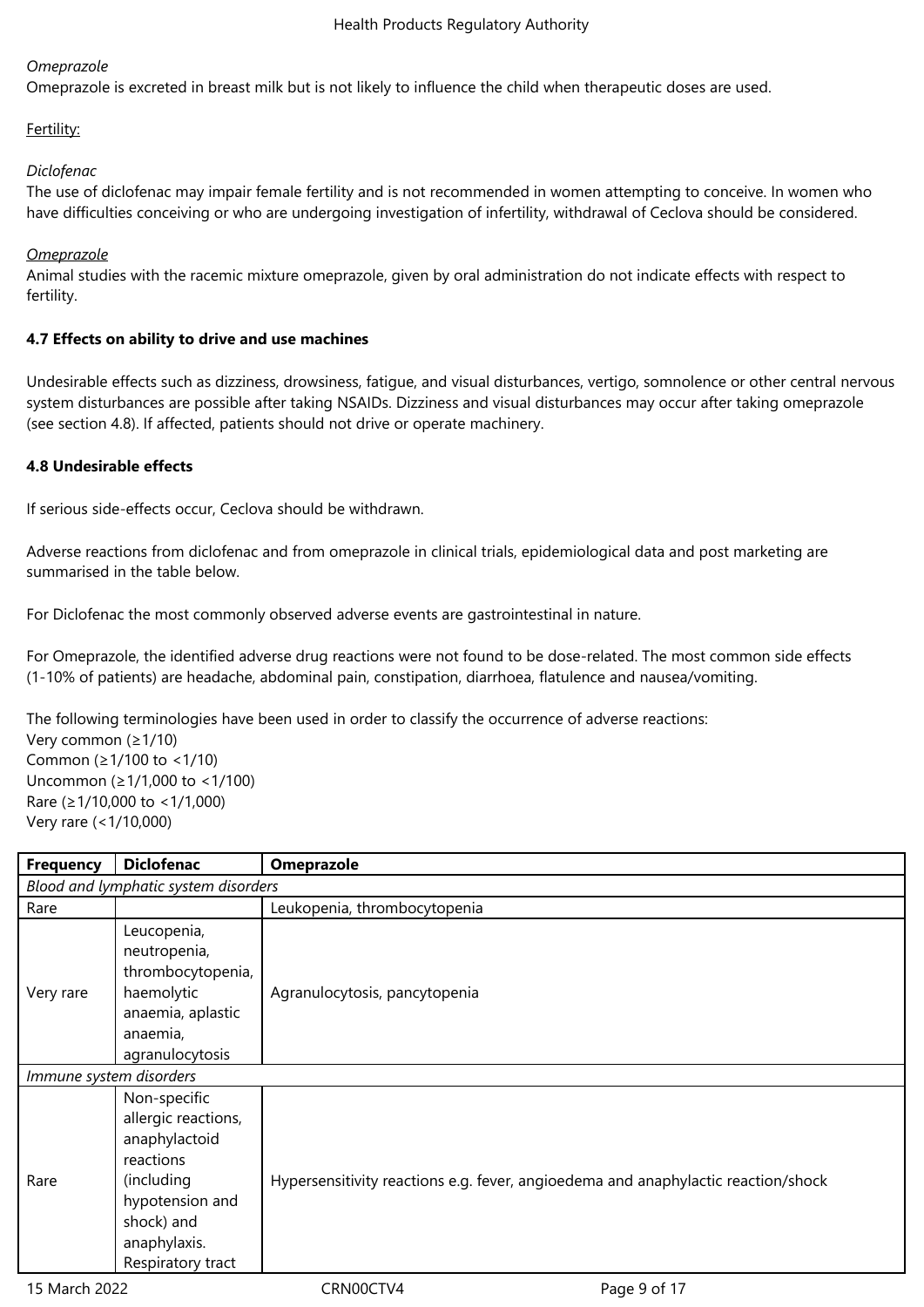|                          | reactivity                         |                                                                      |
|--------------------------|------------------------------------|----------------------------------------------------------------------|
|                          | comprising                         |                                                                      |
|                          | asthma,                            |                                                                      |
|                          | aggravated                         |                                                                      |
|                          | asthma,                            |                                                                      |
|                          |                                    |                                                                      |
|                          | bronchospasm or                    |                                                                      |
|                          | dyspnoea                           |                                                                      |
|                          | Angioedema,                        |                                                                      |
| Very rare                | angioneurotic                      |                                                                      |
|                          | oedema (including                  |                                                                      |
|                          | face oedema)                       |                                                                      |
|                          | Metabolism and nutrition disorders |                                                                      |
| Rare                     |                                    | Hyponatraemia                                                        |
|                          |                                    | Hypomagnesaemia, severe hypomagnesaemia may result in hypocalcaemia. |
| Not known                |                                    | Hypomagnesaemia may also be associated with hypokalaemia.            |
| Psychiatric disorders    |                                    |                                                                      |
|                          |                                    |                                                                      |
| Uncommon                 |                                    | Insomnia                                                             |
| Rare                     |                                    | Agitation, confusion, depression                                     |
|                          | Depression,                        |                                                                      |
|                          | disorientation,                    |                                                                      |
|                          | insomnia,                          |                                                                      |
| Very rare                | irritability,                      | Aggression, hallucinations                                           |
|                          | psychotic                          |                                                                      |
|                          | reactions,                         |                                                                      |
|                          |                                    |                                                                      |
|                          | nightmares                         |                                                                      |
| Nervous system disorders |                                    |                                                                      |
| Common                   | Headache,                          | Headache                                                             |
|                          | dizziness                          |                                                                      |
| Uncommon                 |                                    | Dizziness, paraesthesia, somnolence                                  |
| Rare                     | Somnolence                         | Taste disturbance                                                    |
|                          | Memory                             |                                                                      |
|                          | disturbance,                       |                                                                      |
|                          | paraesthesia,                      |                                                                      |
|                          | aseptic meningitis                 |                                                                      |
|                          | (especially in                     |                                                                      |
|                          | patients with                      |                                                                      |
|                          |                                    |                                                                      |
|                          | existing                           |                                                                      |
|                          | auto-immune                        |                                                                      |
|                          | disorders, such as                 |                                                                      |
|                          | lupus                              |                                                                      |
|                          | erythematosus,                     |                                                                      |
|                          | mixed connective                   |                                                                      |
|                          | tissue disease)                    |                                                                      |
|                          | with symptoms                      |                                                                      |
| Very rare                | such as stiff neck,                |                                                                      |
|                          | headache, nausea,                  |                                                                      |
|                          | vomiting, fever or                 |                                                                      |
|                          | disorientation.                    |                                                                      |
|                          |                                    |                                                                      |
|                          | Confusion,                         |                                                                      |
|                          | hallucinations,                    |                                                                      |
|                          | malaise, fatigue                   |                                                                      |
|                          | and drowsiness,                    |                                                                      |
|                          | taste disturbances,                |                                                                      |
|                          | tremor,                            |                                                                      |
|                          | convulsions,                       |                                                                      |
|                          | anxiety,                           |                                                                      |
|                          |                                    |                                                                      |
|                          | cerebrovascular                    |                                                                      |
|                          | accident.                          |                                                                      |
| Eye disorders            |                                    |                                                                      |

15 March 2022 CRN00CTV4 CRNOOCTV4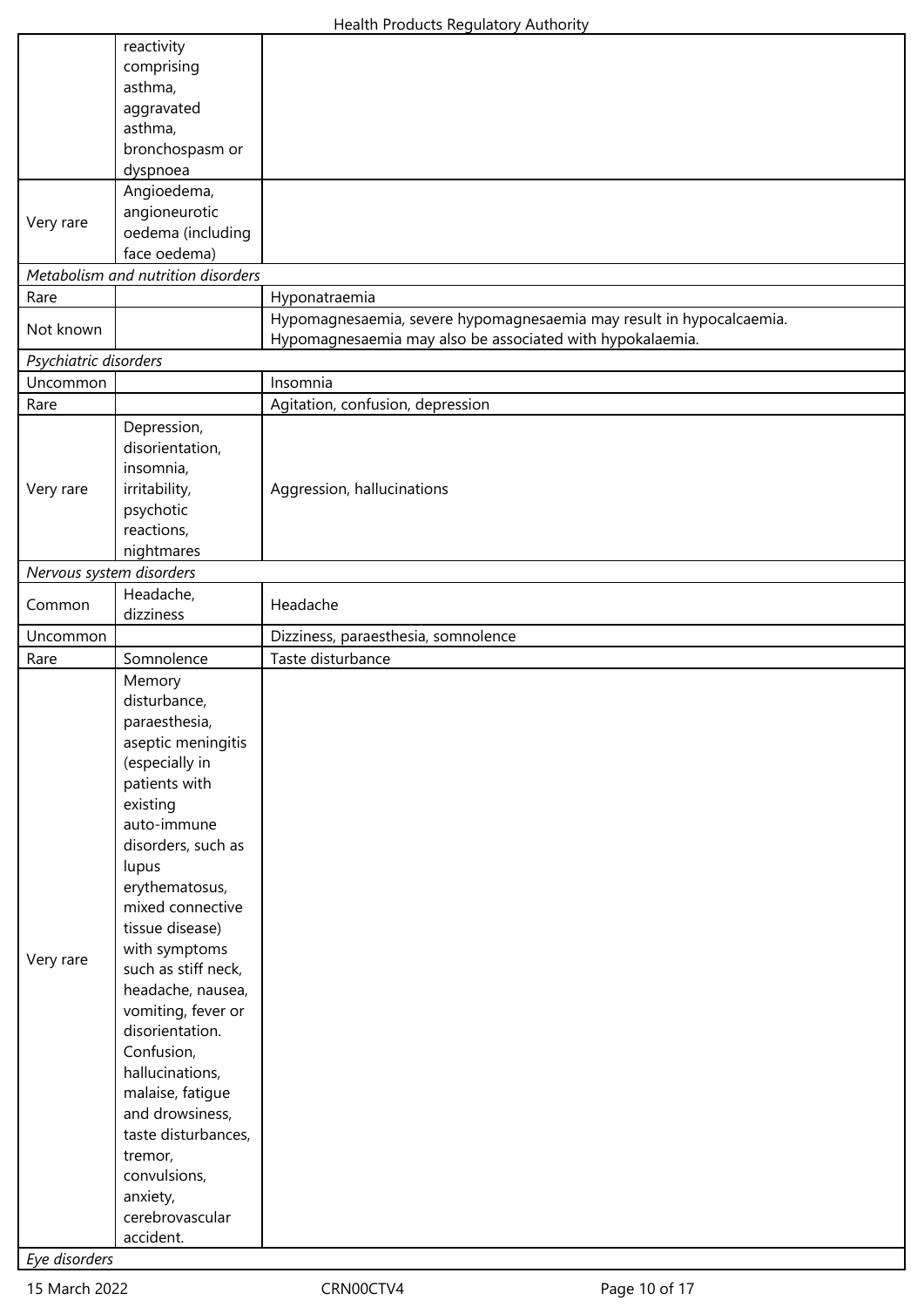| Rare                       |                                                 | <b>Blurred vision</b>                                                                     |
|----------------------------|-------------------------------------------------|-------------------------------------------------------------------------------------------|
| Very rare                  | Visual disturbance                              |                                                                                           |
|                            | (blurred vision),                               |                                                                                           |
|                            | diplopia, optic                                 |                                                                                           |
|                            | neuritis                                        |                                                                                           |
|                            | Ear and labyrinth disorders                     |                                                                                           |
| Common                     | Vertigo                                         |                                                                                           |
| Uncommon                   |                                                 | Vertigo                                                                                   |
| Very rare                  | Impaired hearing,                               |                                                                                           |
| Cardiac disorders          | tinnitus                                        |                                                                                           |
| Rare                       | Oedema                                          |                                                                                           |
|                            | Hypertension,                                   |                                                                                           |
|                            | vasculitis,                                     |                                                                                           |
| Very rare                  | palpitations, chest                             |                                                                                           |
|                            | pain, cardiac                                   |                                                                                           |
|                            | failure                                         |                                                                                           |
| Not known                  | Kounis syndrome                                 |                                                                                           |
| Vascular disorders         |                                                 |                                                                                           |
|                            | Small increased                                 |                                                                                           |
|                            | risk of arterial                                |                                                                                           |
|                            | thrombotic events                               |                                                                                           |
| Very rare                  | (for example<br>myocardial                      |                                                                                           |
|                            | infarction or                                   |                                                                                           |
|                            | stroke)                                         |                                                                                           |
|                            | Respiratory, thoracic and mediastinal disorders |                                                                                           |
|                            | Asthma (including                               |                                                                                           |
| Rare                       | dyspnoea)                                       | Bronchospasm                                                                              |
| Very rare                  | Pneumonitis                                     |                                                                                           |
| Gastrointestinal disorders |                                                 |                                                                                           |
|                            | Nausea, vomiting,                               |                                                                                           |
|                            | diarrhoea,                                      |                                                                                           |
|                            |                                                 |                                                                                           |
| Common                     | dyspepsia,                                      | Abdominal pain, constipation, diarrhoea, flatulence, nausea/vomiting, fundic gland polyps |
|                            | abdominal pain,                                 | (benign)                                                                                  |
|                            | flatulence,                                     |                                                                                           |
|                            | anorexia                                        |                                                                                           |
|                            | Gastritis,<br>haematemesis,                     |                                                                                           |
|                            | haemorrhagic                                    |                                                                                           |
|                            | diarrhoea,                                      |                                                                                           |
|                            | melaena,                                        |                                                                                           |
|                            | gastrointestinal                                |                                                                                           |
|                            | ulcer (with or                                  |                                                                                           |
| Rare                       | without bleeding                                | Dry mouth, stomatitis, gastrointestinal candidiasis                                       |
|                            | or perforation),                                |                                                                                           |
|                            | peptic ulcers,<br>perforation or GI             |                                                                                           |
|                            | bleeding,                                       |                                                                                           |
|                            | sometimes fatal,                                |                                                                                           |
|                            | particularly in the                             |                                                                                           |
|                            | elderly                                         |                                                                                           |
|                            | Exacerbation of                                 |                                                                                           |
|                            | colitis and Crohn's                             |                                                                                           |
|                            | disease,                                        |                                                                                           |
| Very rare                  | constipation,<br>ulcerative                     |                                                                                           |
|                            | stomatitis, glossitis,                          |                                                                                           |
|                            | oesophageal                                     |                                                                                           |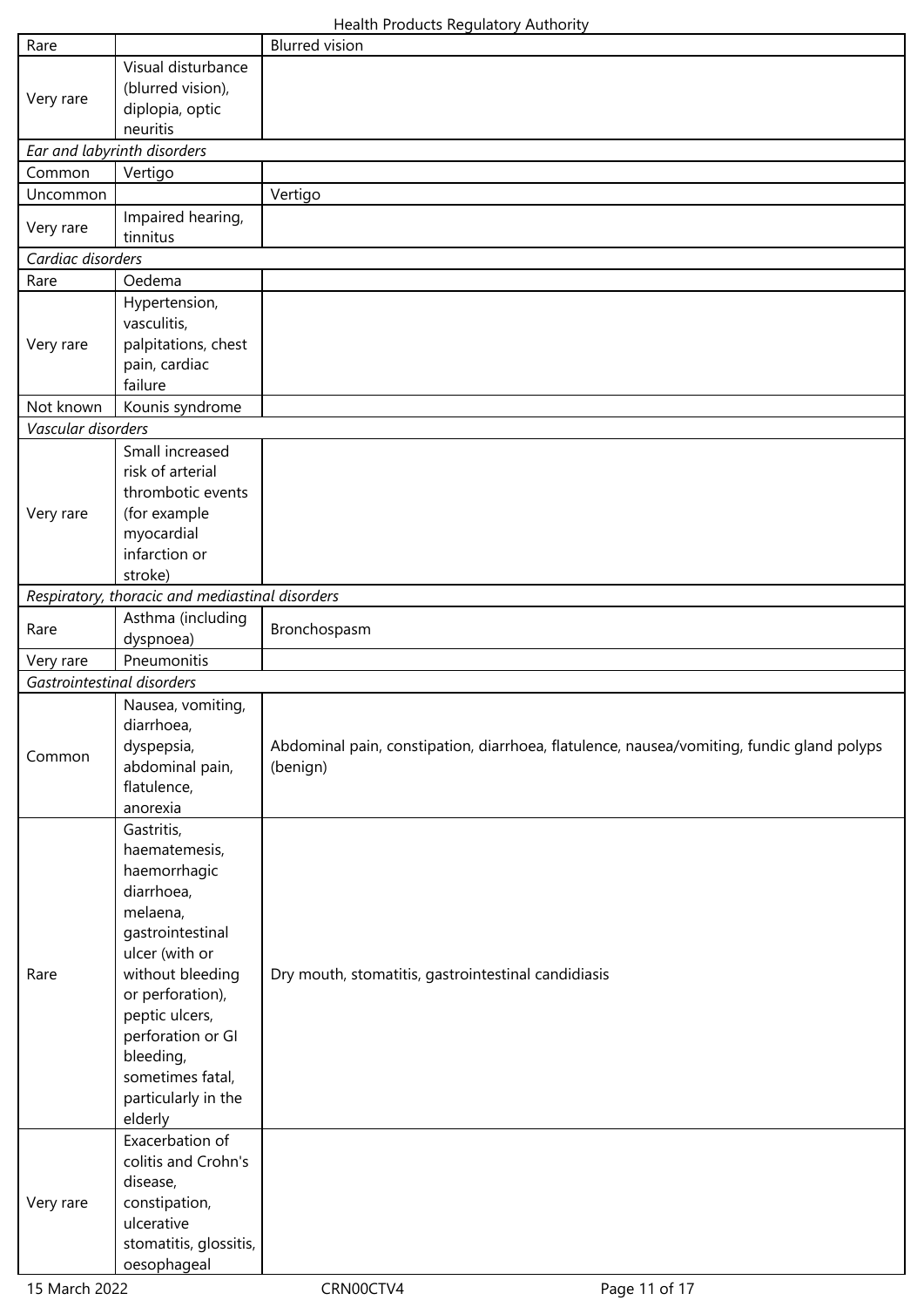|                                                 | disorder,                                            |                                                                                 |  |  |
|-------------------------------------------------|------------------------------------------------------|---------------------------------------------------------------------------------|--|--|
|                                                 | diaphragm like                                       |                                                                                 |  |  |
|                                                 | intestinal strictures,                               |                                                                                 |  |  |
|                                                 | pancreatitis                                         |                                                                                 |  |  |
| Not known                                       |                                                      | Microscopic colitis                                                             |  |  |
| Hepatobiliary disorders                         |                                                      |                                                                                 |  |  |
| Common                                          | Increased<br>transaminases                           |                                                                                 |  |  |
| Uncommon                                        |                                                      | Increased liver enzymes                                                         |  |  |
| Rare                                            | Jaundice,                                            |                                                                                 |  |  |
|                                                 | abnormal liver                                       |                                                                                 |  |  |
|                                                 | function, hepatitis                                  | Hepatitis with or without jaundice                                              |  |  |
|                                                 | (in isolated cases                                   |                                                                                 |  |  |
|                                                 | fulminant)                                           |                                                                                 |  |  |
| Very rare                                       | Hepatic necrosis,<br>hepatic failure                 | Hepatic failure, encephalopathy in patients with preexisting liver disease      |  |  |
|                                                 | Skin and subcutaneous tissue disorders               |                                                                                 |  |  |
| Common                                          | Rash                                                 |                                                                                 |  |  |
| Uncommon                                        |                                                      | Dermatitis, pruritus, rash, urticaria                                           |  |  |
| Rare                                            | Urticaria                                            | Alopecia, photosensitivity                                                      |  |  |
|                                                 | Photosensitivity,                                    |                                                                                 |  |  |
|                                                 | skin eruptions,                                      |                                                                                 |  |  |
|                                                 | Bullous eruptions,                                   |                                                                                 |  |  |
|                                                 | eczema, erythema                                     |                                                                                 |  |  |
|                                                 | multiforme,                                          |                                                                                 |  |  |
|                                                 | Stevens-Johnson                                      |                                                                                 |  |  |
| Very rare                                       | syndrome, toxic                                      | Erythema multiforme, Stevens-Johnson syndrome, toxic epidermal necrolysis (TEN) |  |  |
|                                                 | epidermal                                            |                                                                                 |  |  |
|                                                 | necrolysis (Lyell's                                  |                                                                                 |  |  |
|                                                 | syndrome), loss of                                   |                                                                                 |  |  |
|                                                 | hair, dermatitis<br>exfoliative,                     |                                                                                 |  |  |
|                                                 | purpura, allergic                                    |                                                                                 |  |  |
|                                                 | purpura, pruritus                                    |                                                                                 |  |  |
| Not known                                       |                                                      | Subacute cutaneous lupus erythematosus (see section 4.4)                        |  |  |
|                                                 | Renal and urinary disorders                          |                                                                                 |  |  |
| Rare                                            |                                                      | Interstitial nephritis                                                          |  |  |
|                                                 | Nephrotoxicity in                                    |                                                                                 |  |  |
|                                                 | various forms,                                       |                                                                                 |  |  |
|                                                 | including                                            |                                                                                 |  |  |
|                                                 | interstitial                                         |                                                                                 |  |  |
|                                                 | nephritis,                                           |                                                                                 |  |  |
|                                                 | proteinuria, renal                                   |                                                                                 |  |  |
| Very rare                                       | papillary necrosis,                                  |                                                                                 |  |  |
|                                                 | nephrotic<br>syndrome, acute                         |                                                                                 |  |  |
|                                                 | renal failure,                                       |                                                                                 |  |  |
|                                                 | urinary                                              |                                                                                 |  |  |
|                                                 | abnormalities (e.g.                                  |                                                                                 |  |  |
|                                                 | haematuria)                                          |                                                                                 |  |  |
| Musculoskeletal and connective tissue disorders |                                                      |                                                                                 |  |  |
| Uncommon                                        |                                                      | Fracture of the hip, wrist or spine                                             |  |  |
| Rare                                            |                                                      | Arthralgia, myalgia                                                             |  |  |
| Very rare                                       |                                                      | Muscular weakness                                                               |  |  |
| Reproductive system and breast disorders        |                                                      |                                                                                 |  |  |
| Very rare<br>Gynaecomastia                      |                                                      |                                                                                 |  |  |
|                                                 | General disorders and administration site conditions |                                                                                 |  |  |
| Uncommon                                        |                                                      | Malaise, peripheral oedema                                                      |  |  |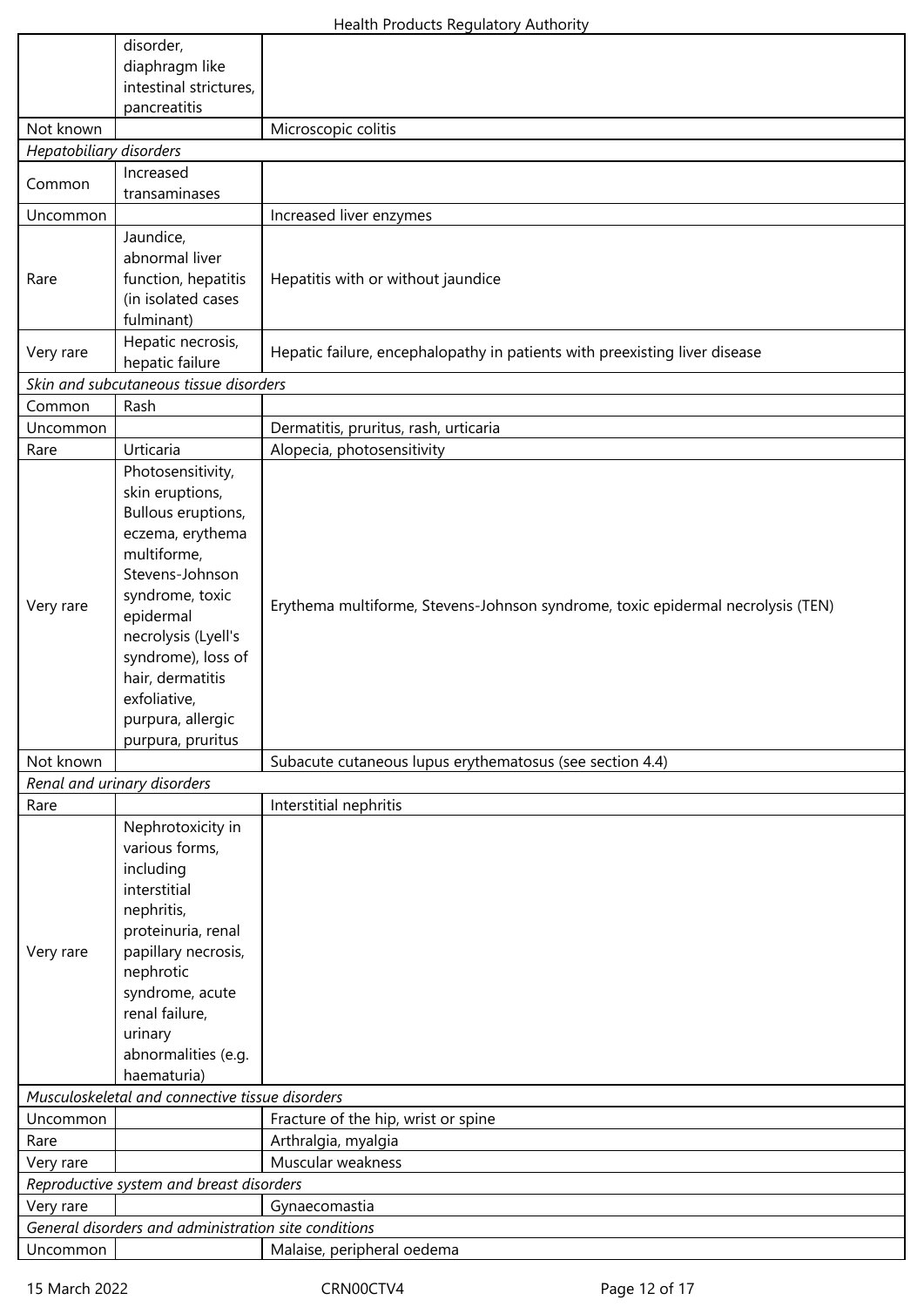Clinical trial and epidemiological data consistently point towards an increased risk of arterial thrombotic events (for example myocardial infarction or stroke) associated with the use of diclofenac, particularly at high dose (150mg daily) and in long term treatment. (see section 4.3 and 4.4).

## **Reporting of suspected adverse reactions**

Reporting suspected adverse reactions after authorisation of the medicinal product is important. It allows continued monitoring of the benefit/risk balance of the medicinal product. Healthcare professionals are asked to report any suspected adverse reactions via HPRA Pharmacovigilance, Earlsfort Terrace, IRL - Dublin 2; Tel: +353 1 6764971; Fax: +353 1 6762517. Website: www.hpra.ie; E-mail: medsafety@hpra.ie.

## **4.9 Overdose**

**Diclofen[ac](http://www.hpra.ie/)** 

## *Symptoms:*

Symptoms include headache, nausea, vomiting, epigastric pain, gastrointestinal bleeding, rarely diarrhoea, disorientation, excitation, coma, drowsiness, dizziness, tinnitus, fainting and occasionally convulsions. In cases of significant poisoning, acute renal failure and liver damage are possible.

## *Treatment:*

Management of acute poisoning with NSAIDs essentially consists of supportive and symptomatic measures. Within one hour of ingestion of a potentially toxic amount, activated charcoal should be considered. Alternatively, in adults, gastric lavage should be considered within one hour of ingestion of a potentially life-threatening overdose.

Good urine output should be ensured.

Renal and liver function should be closely monitored.

Patients should be closely monitored for at least four hours after ingestion of potentially toxic amounts.

Frequent or prolonged convulsions should be treated with intravenous diazepam.

Other measures may be indicated by the patient's clinical condition. Specific therapies such as forced diureses, dialysis or haemoperfusion are probably of no help in eliminating NSAIDs due to their high rate of protein binding and extensive metabolism.

Supportive measures and symptomatic treatment should be given for complications such as hypotension, renal failure, convulsions, gastrointestinal disorder, and respiratory depression.

## **Omeprazole**

There is limited information available on the effects of overdoses of omeprazole in humans. In the literature, doses of up to 560 mg have been described, and occasional reports have been received when single oral doses have reached up to 2,400 mg omeprazole (120 times the usual recommended clinical dose). Nausea, vomiting, dizziness, abdominal pain, diarrhoea and headache have been reported. Also apathy, depression and confusion have been described in single cases.

The symptoms described have been transient, and no serious outcome has been reported. The rate of elimination was unchanged (first order kinetics) with increased doses. Treatment, if needed, is symptomatic.

## **5 PHARMACOLOGICAL PROPERTIES**

## **5.1 Pharmacodynamic properties**

Pharmacotherapeutic group: Acetic acid derivatives and related substances ATC code: M01AB55 (diclofenac, combinations)

**Diclofenac** 

15 March 2022 CRN00CTV4 Page 13 of 17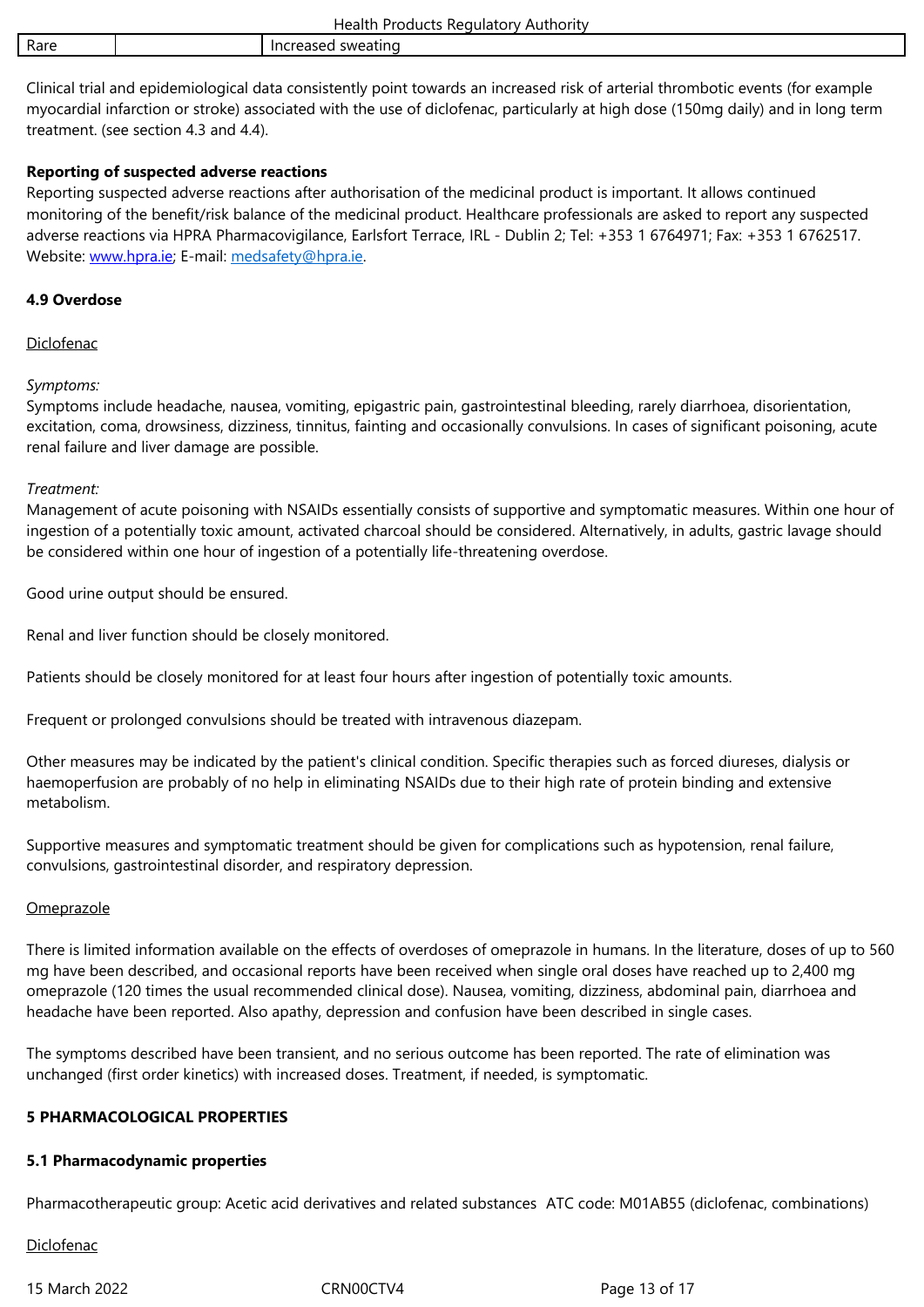Diclofenac is a non-steroidal agent with marked analgesic/anti-inflammatory properties. It is an inhibitor of prostaglandin synthetase (cyclo-oxygenase).

## **Omeprazole**

## *Mechanism of action*

Omeprazole, a racemic mixture of two enantiomers reduces gastric acid secretion through a highly targeted mechanism of action. It is a specific inhibitor of the acid pump in the parietal cell. It is rapidly acting and provides control through reversible inhibition of gastric acid secretion with once daily dosing. Omeprazole is a weak base and is concentrated and converted to the active form in the highly acidic environment of the intracellular canaliculi within the parietal cell, where it inhibits the enzyme H<sup>+</sup> K<sup>+</sup>ATPase - the acid pump. This effect on the final step of the gastric acid formation process is dosedependent and provides for highly effective inhibition of both basal acid secretion and stimulated acid secretion, irrespective of stimulus.

## *Pharmacodynamic effects*

All pharmacodynamic effects observed can be explained by the effect of omeprazole on acid secretion.

# Effect on gastric acid secretion:

Oral dosing with omeprazole once daily provides for rapid and effective inhibition of daytime and nighttime gastric acid secretion with maximum effect being achieved within 4 days of treatment. With omeprazole 20 mg, a mean decrease of at least 80% in 24-hour intragastric acidity is then maintained in duodenal ulcer patients, with the mean decrease in peak acid output after pentagastrin stimulation being about 70% 24 hours after dosing.

Oral dosing with omeprazole 20 mg maintains an intragastric  $pH$  of  $\geq$  3 for a mean time of 17 hours of the 24-hour period in duodenal ulcer patients.

As a consequence of reduced acid secretion and intragastric acidity, omeprazole dose-dependently reduces/normalizes acid exposure of the esophagus in patients with gastro-esophageal reflux disease. The inhibition of acid secretion is related to the area under the plasma concentration-time curve (AUC) of omeprazole and not to the actual plasma concentration at a given time. No tachyphylaxis has been observed during treatment with omeprazole.

# Other effects related to acid inhibition:

During long-term treatment gastric glandular cysts have been reported in a somewhat increased frequency. These changes are a physiological consequence of pronounced inhibition of acid secretion, are benign and appear to be reversible.

Decreased gastric acidity due to any means including proton pump inhibitors, increases gastric counts of bacteria normally present in the gastrointestinal tract. Treatment with acid-reducing drugs may lead to slightly increased risk of gastrointestinal infections such as *Salmonella* and *Campylobacter* and inhospitalised patients, possibly also *Clostridium difficile.* 

During treatment with antisecretory medicinal products serum gastrin increases in response to the decreased acid secretion. Also CgA increases due to decreased gastric acidity. The increased CgA level may interfere with investigations for neuroendocrine tumours.

Available published evidence suggests that proton pump inhibitors should be discontinued between 5 days and 2 weeks prior to CgA measurements. This is to allow CgA levels that might be spuriously elevated following PPI treatment to return to reference range.

An increased number of ECL cells possibly related to the increased serum gastrin levels, have been observed in some patients (both children and adults) during long term treatment with omeprazole. The findings are considered to be of no clinical significance.

# **5.2 Pharmacokinetic properties**

# Diclofenac

Diclofenac sodium is rapidly absorbed from the gut and is subject to first-pass metabolism. Therapeutic plasma concentrations occur about ½ hour after administration of diclofenac. The active substance is 99.7% protein bound and the plasma half-life for the terminal elimination phase is 1-2 hours.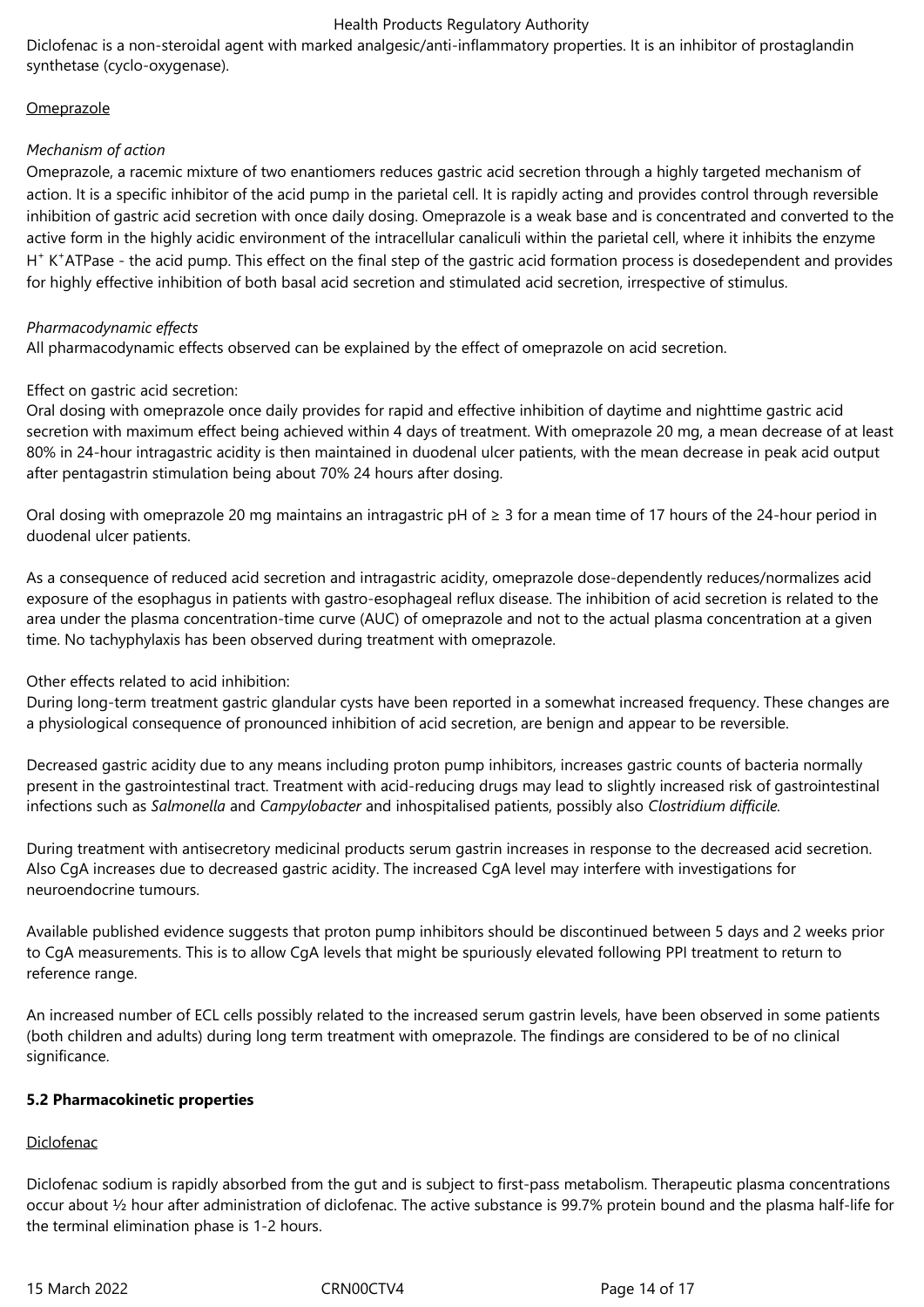Approximately 60% of the administered dose is excreted via the kidneys in the form of metabolites and less than 1% in unchanged form. The remainder of the dose is excreted via the bile in metabolised form. Following rapid gastric passage, the gastro-resistant pellet component of diclofenac ensures quick availability of the active component in the blood stream. The prolonged release pellets cause a delayed release of the active component, which means one single daily dose is usually sufficient.

## *Special populations*

## Patients with renal impairment

Diclofenac is known to be substantially excreted by the kidney therefore the risk of toxic reactions to Ceclova may be greater in patients with impaired renal function.

## **Omeprazole**

## *Absorption*

Omeprazole and omeprazole magnesium are acid labile and are therefore administered orally as entericcoated granules in capsules or tablets. Absorption of omeprazole is rapid, with peak plasma levels occurring approximately 1-2 hours after dose. Absorption of omeprazole takes place in the small intestine and is usually completed within 3-6 hours. Concomitant intake of food has no influence on the bioavailability. The systemic availability (bioavailability) from a single oral dose of omeprazole is approximately 40%. After repeated once-daily administration, the bioavailability increases to about 60%.

## *Distribution*

The apparent volume of distribution in healthy subjects is approximately 0.3 l/kg body weight. Omeprazole is 97% plasma protein bound.

## *Metabolism*

Omeprazole is completely metabolised by the cytochrome P450 system (CYP). The major part of its metabolism is dependent on the polymorphically expressed CYP2C19, responsible for the formation of hydroxyomeprazole, the major metabolite in plasma. The remaining part is dependent on another specific isoform, CYP3A4, responsible for the formation of omeprazole sulphone. As a consequence of high affinity of omeprazole to CYP2C19, there is a potential for competitive inhibition and metabolic drug-drug interactions with other substrates for CYP2C19. However, due to low affinity to CYP3A4, omeprazole has no potential to inhibit the metabolism of other CYP3A4 substrates. In addition, omeprazole lacks an inhibitory effect on the main CYP enzymes.

Approximately 3% of the Caucasian population and 15-20% of Asian populations lack a functional CYP2C19 enzyme and are called poor metabolisers. In such individuals the metabolism of omeprazole is probably mainly catalysed by CYP3A4. After repeated once-daily administration of 20 mg omeprazole, the mean AUC was 5 to 10 times higher in poor metabolisers than in subjects having a functional CYP2C19 enzyme (extensive metabolisers). Mean peak plasma concentrations were also higher, by 3 to 5 times. These findings have no implications for the posology of omeprazole.

## *Elimination*

The plasma elimination half-life of omeprazole is usually shorter than one hour both after single and repeated oral once-daily dosing. Omeprazole is completely eliminated from plasma between doses with no tendency for accumulation during once-daily administration. Almost 80% of an oral dose of omeprazole is excreted as metabolites in the urine, the remainder in the faeces, primarily originating from bile secretion. The AUC of omeprazole increases with repeated administration. This increase is dose-dependent and results in a non-linear dose-AUC relationship after repeated administration. This time- and dosedependency is due to a decrease of first pass metabolism and systemic clearance probably caused by an inhibition of the CYP2C19 enzyme by omeprazole and/or its metabolites (e.g. the sulphone). No metabolite has been found to have any effect on gastric acid secretion.

# *Special populations*

# *Impaired hepatic function*

The metabolism of omeprazole in patients with liver dysfunction is impaired, resulting in an increased AUC. Omeprazole has not shown any tendency to accumulate with once daily dosing.

## *Impaired renal function*

The pharmacokinetics of omeprazole, including systemic bioavailability and elimination rate, are unchanged in patients with reduced renal function.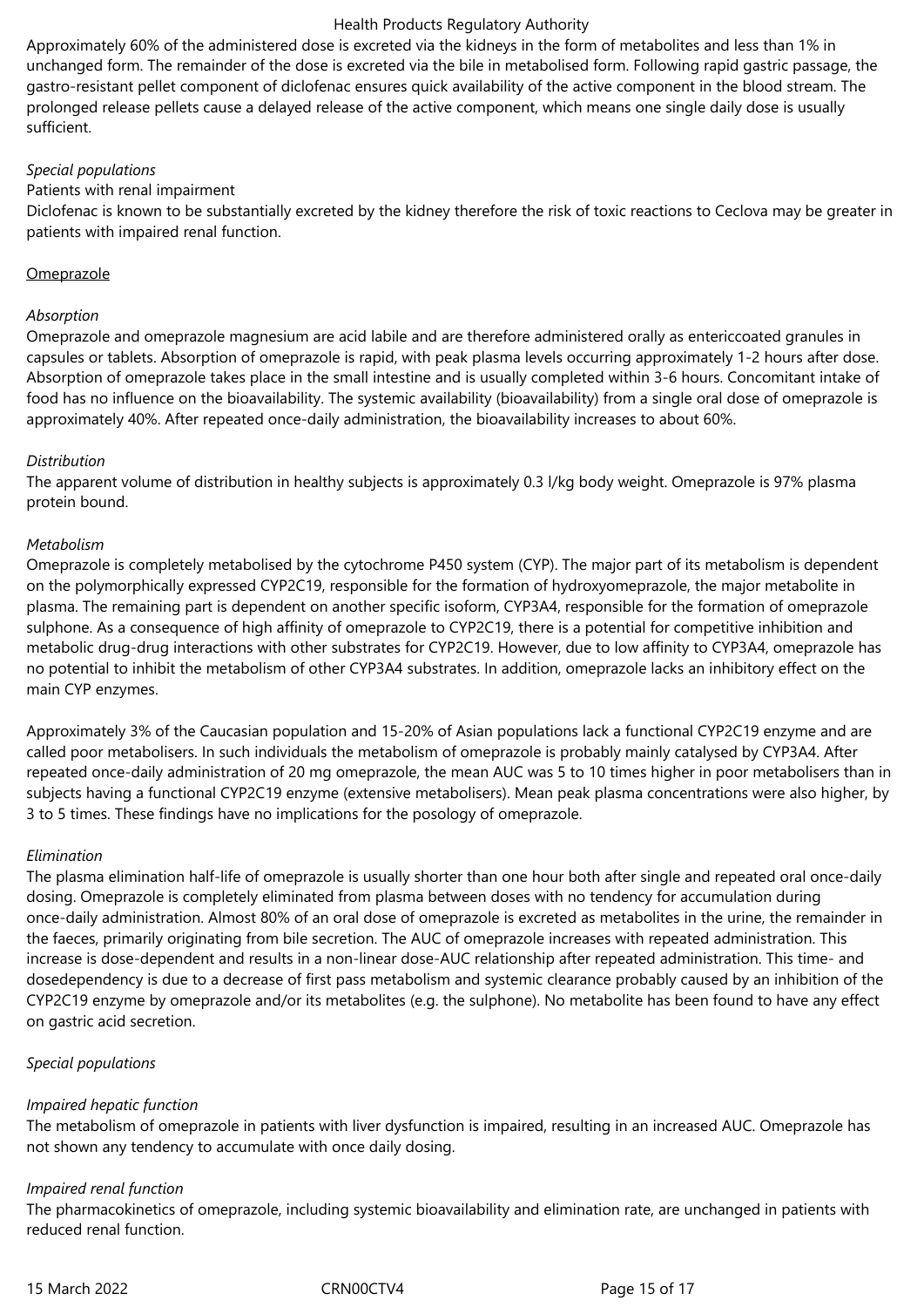## *Elderly*

The metabolism rate of omeprazole is somewhat reduced in elderly subjects (75-79 years of age).

# **5.3 Preclinical safety data**

## Diclofenac

There are no pre-clinical data of relevance to the prescriber which are additional to that already included in other sections of the SmPC.

## **Omeprazole**

Gastric ECL-cell hyperplasia and carcinoids, have been observed in life-long studies in rats treated with omeprazole. These changes are the result of sustained hypergastrinaemia secondary to acid inhibition. Similar findings have been made after treatment with H<sub>2</sub>-receptor antagonists, proton pump inhibitors and after partial fundectomy. Thus, these changes are not from a direct effect of any individual active substance.

## **6 PHARMACEUTICAL PARTICULARS**

## **6.1 List of excipients**

Capsules content: Microcrystalline cellulose Povidone Colloidal anhydrous silica Methacrylic acid ethyl acrylate copolymer (1:1), Type A Propylene glycol Ammonio methacrylate copolymer type A Ammonio methacrylate copolymer type B Mannitol Magnesium carbonate heavy Hydroxypropylcellulose Sodium laurilsulfate Hypromellose Polysorbate 80 Triethyl citrate Talc

Capsules shell: Titanium dioxide (E171) Iron oxide red E 172 Iron oxide yellow E 172 Gelatin

# **6.2 Incompatibilities**

Not applicable.

# **6.3 Shelf life**

HDPE Bottle/Blister: 4 years

Shelf life after first opening HDPE Bottle: 1 month For storage conditions after first opening of the medicinal product, see section 6.4.

## **6.4 Special precautions for storage**